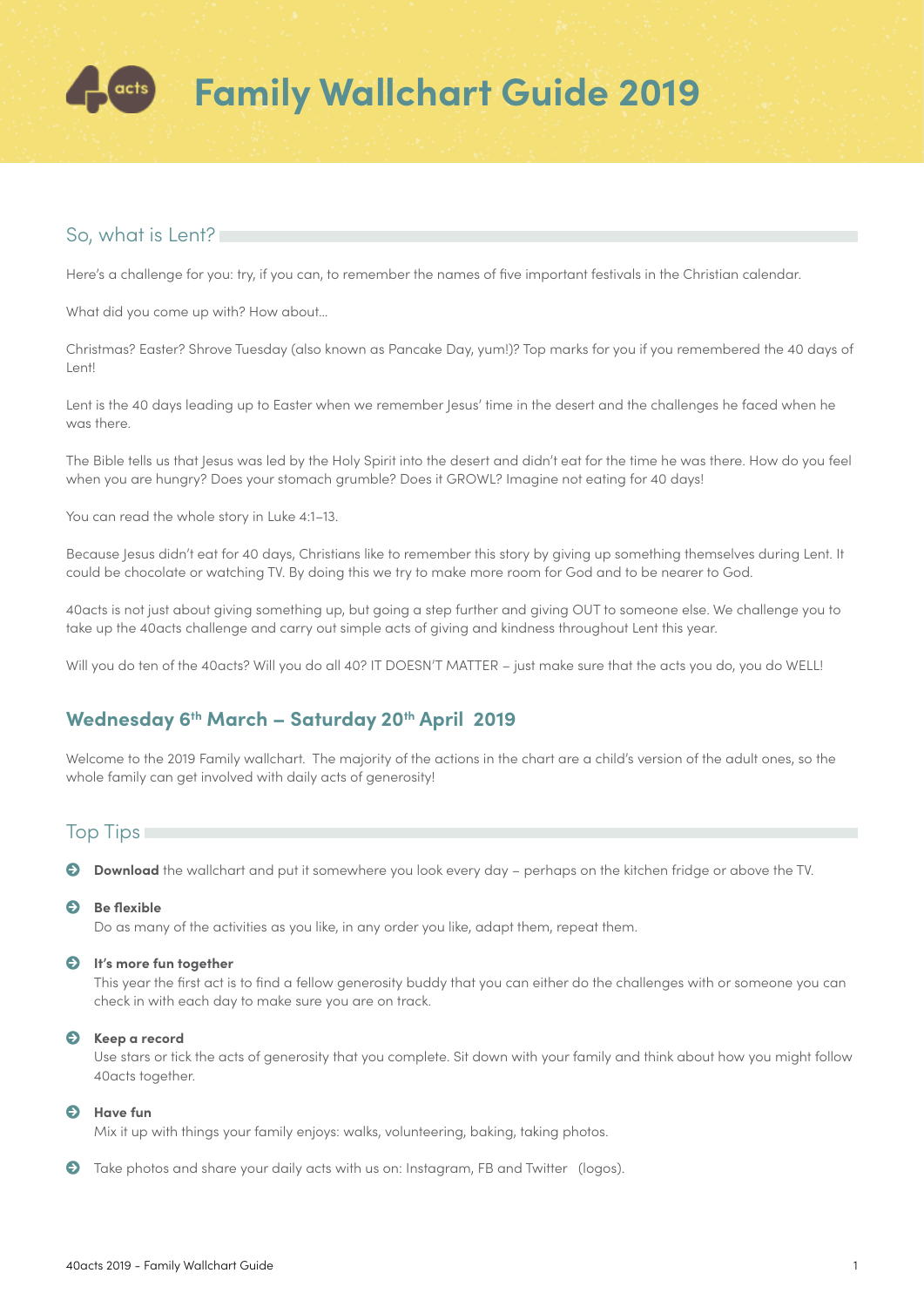

### Wallchart Extras

Here are some recipes, templates and ideas to help you with your generosity challenges!

## **Act 6 Chocolate tray bake recipe**

## MAKES 21 SLICES

- 60g (2oz) cocoa powder
- **is 6 tablespoons boiling water**
- <sup>1</sup> 100g (4oz) baking margarine or softened butter
- <sup>2</sup> 275g (10oz) caster sugar
- **1** 3 eggs, beaten
- $\frac{1}{2}$  125ml (4fl oz) milk
- 175g (6oz) self-raising flour
- **1** 1 teaspoon baking powder

## FOR THE ICING

- <sup>5</sup> 50g (2oz) good-quality dark chocolate
- <sup>1</sup> 100g (4oz) unsalted butter, softened
- <sup>2</sup> 200g (7oz) icing sugar
- **1** 1 teaspoon vanilla extract
- **n** milk, to loosen

- 1. Grease a 30cm x 20cm (12in x 8in) tray bake or roasting tin and line the base with baking paper. You will also need a small plastic piping bag. Preheat the oven to 180°C/160°C fan/Gas 4.
- 2. Measure the cocoa into a bowl, add the boiling water and mix until smooth. Add the baking spread or butter and beat into the cocoa until smooth, then add the sugar, eggs, milk, flour and baking powder and mix until combined – this can be done in a mixer or by hand.
- 3. Pour into the prepared tin, spread evenly and bake in the oven for 30–35 minutes until well risen, just firm to the touch and shrinking away from the sides of the tin. Leave to cool in the tin for ten minutes then turn out on to a wire rack and peel off the paper. Brush the top of the cake with the warmed jam and leave to cool completely.

## FOR THE ICING

- 1. Melt the chocolate in a bowl set over a pan of simmering water. (Do not allow the base of the bowl to touch the surface of the water.) Allow to cool until the chocolate no longer feels hot to the touch.
- 2. Beat the butter in a bowl until soft, then gradually beat in the icing sugar. Add the vanilla extract and beat again.
- 3. Fold in the melted chocolate until completely incorporated (add a few drops of milk if the mixture is a little stiff).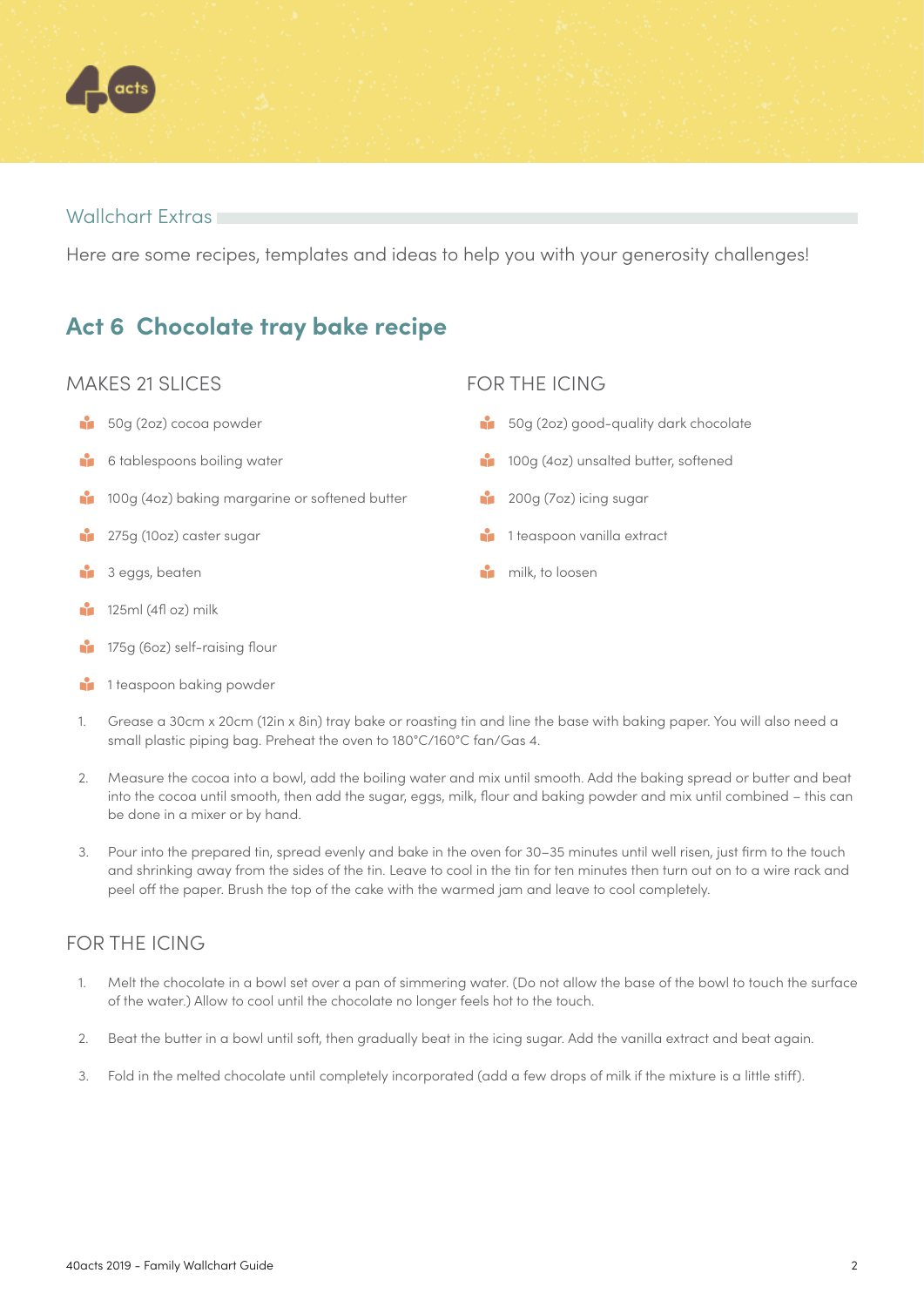

# **Act 28 Heart templates**

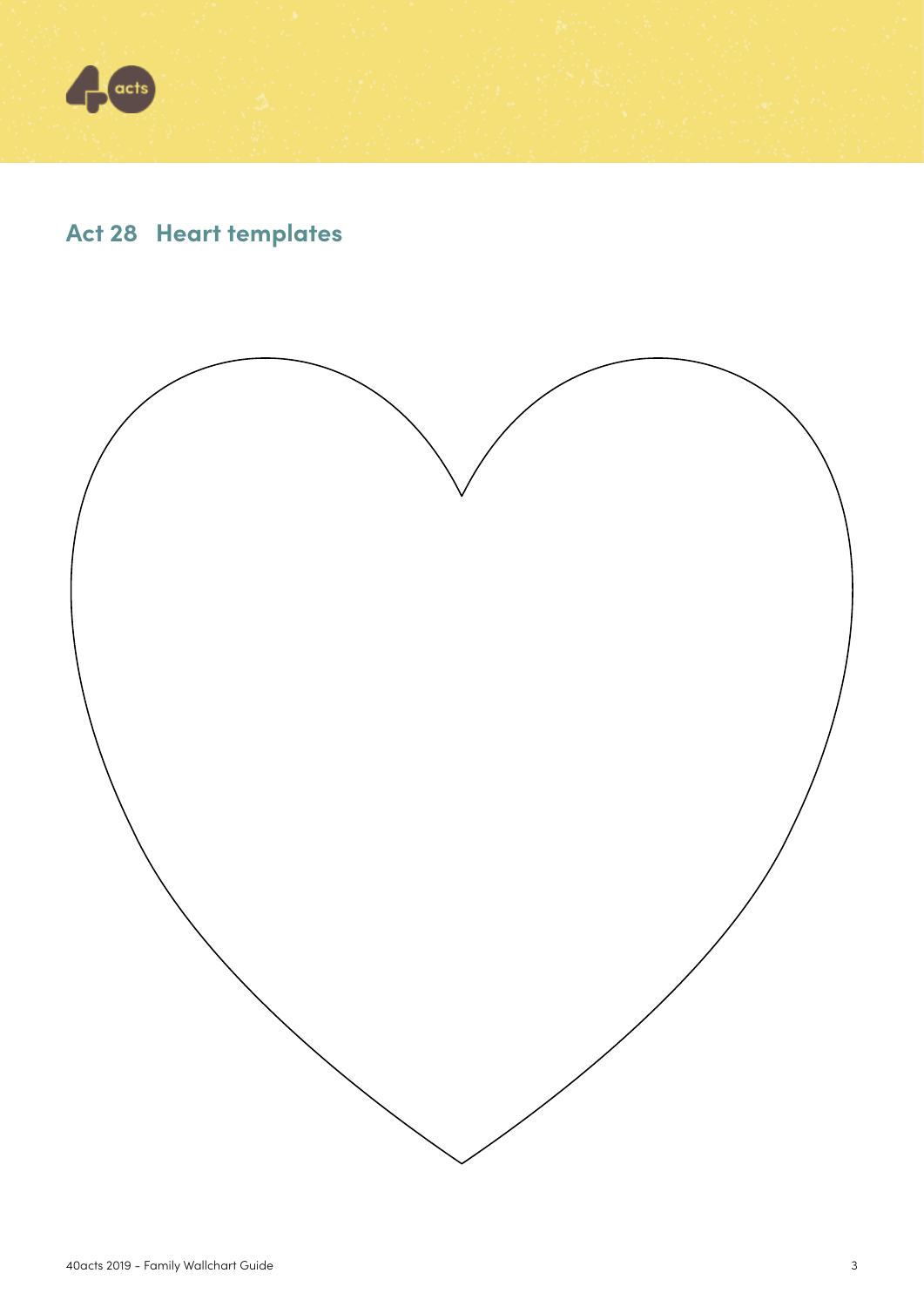

# **Act 35 Palm cross templates**